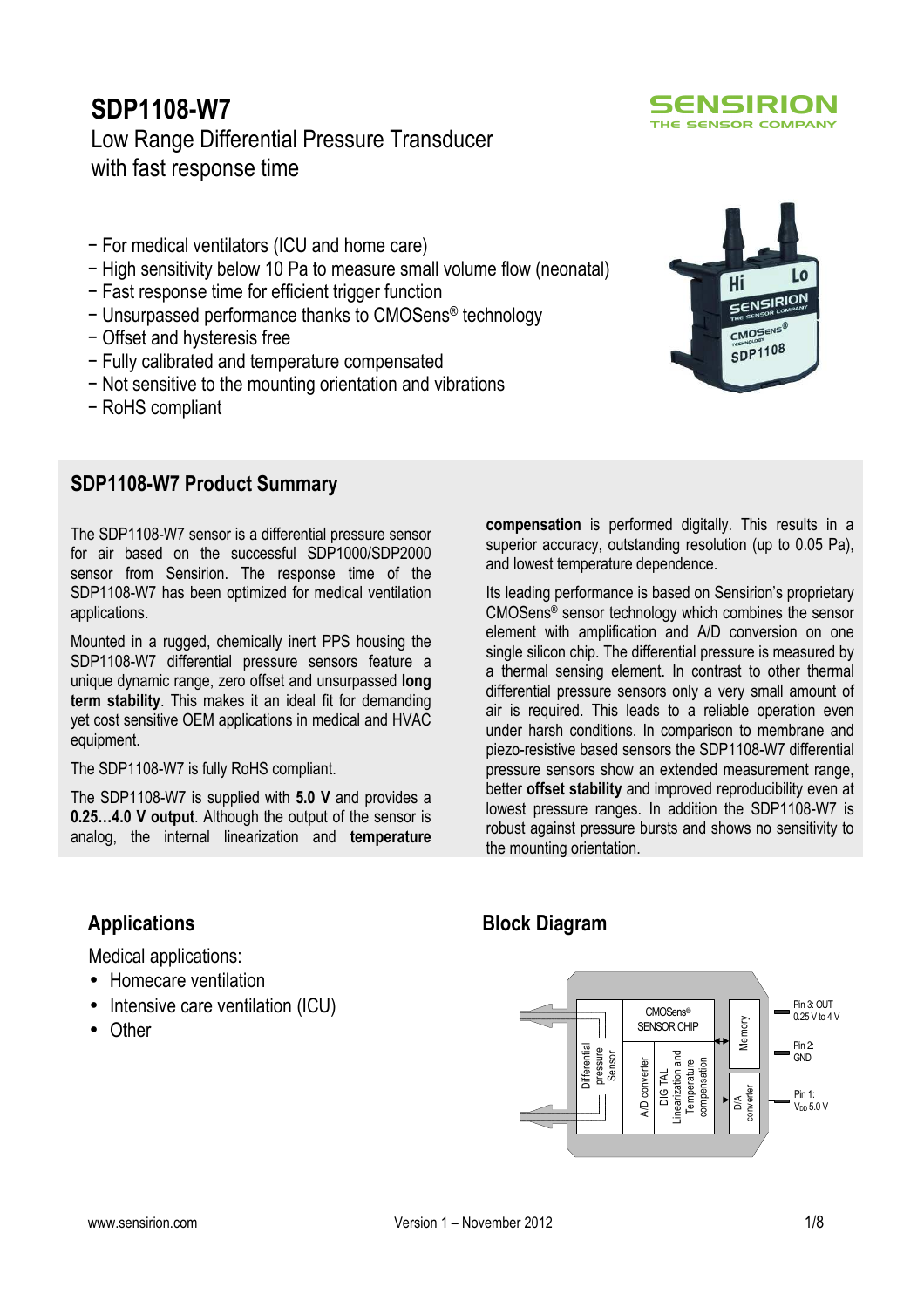

# **1 Sensor Output Characteristics<sup>1</sup>**

|                | Negative Flow         |                | Positive Flow         |  |  |
|----------------|-----------------------|----------------|-----------------------|--|--|
| Voltage Output | Differential pressure | Voltage Output | Differential pressure |  |  |
| mV             | Pa                    | mV             | Pa                    |  |  |
| 225            | $-128.6$              | 1750           | 0.0                   |  |  |
| 432            | $-80.0$               | 1762           | 0.1                   |  |  |
| 639            | $-48.5$               | 1790           | 0.1                   |  |  |
| 838            | $-29.0$               | 1840           | 0.5                   |  |  |
| 1010           | $-17.3$               | 1905           | 1.1                   |  |  |
| 1165           | $-10.4$               | 1980           | 2.2                   |  |  |
| 1310           | $-6.1$                |                | 3.4                   |  |  |
| 1440           | $-3.4$                | 2190           | 6.1                   |  |  |
| 1520           | $-2.2$                | 2335           | 10.4                  |  |  |
| 1595           | $-1.1$                | 2490           | 17.3                  |  |  |
| 1660           | $-0.5$                |                | 29.0                  |  |  |
| 1710           | $-0.1$                |                | 48.5                  |  |  |
| 1738           | $-0.1$                | 3068           | 80.0                  |  |  |
|                |                       | 3275           | 128.6                 |  |  |
|                |                       | 3500           | 204.5                 |  |  |
|                |                       | 3740           | 323.2                 |  |  |
|                |                       | 4000           | 484.8                 |  |  |

Sensoroutput SDP1108-W7

(1)Calibration conditions apply unless otherwise noted:  $23^{\circ}$ C and pabsolute = 966 mbar, dry air, V<sub>DD</sub> = 5.000 V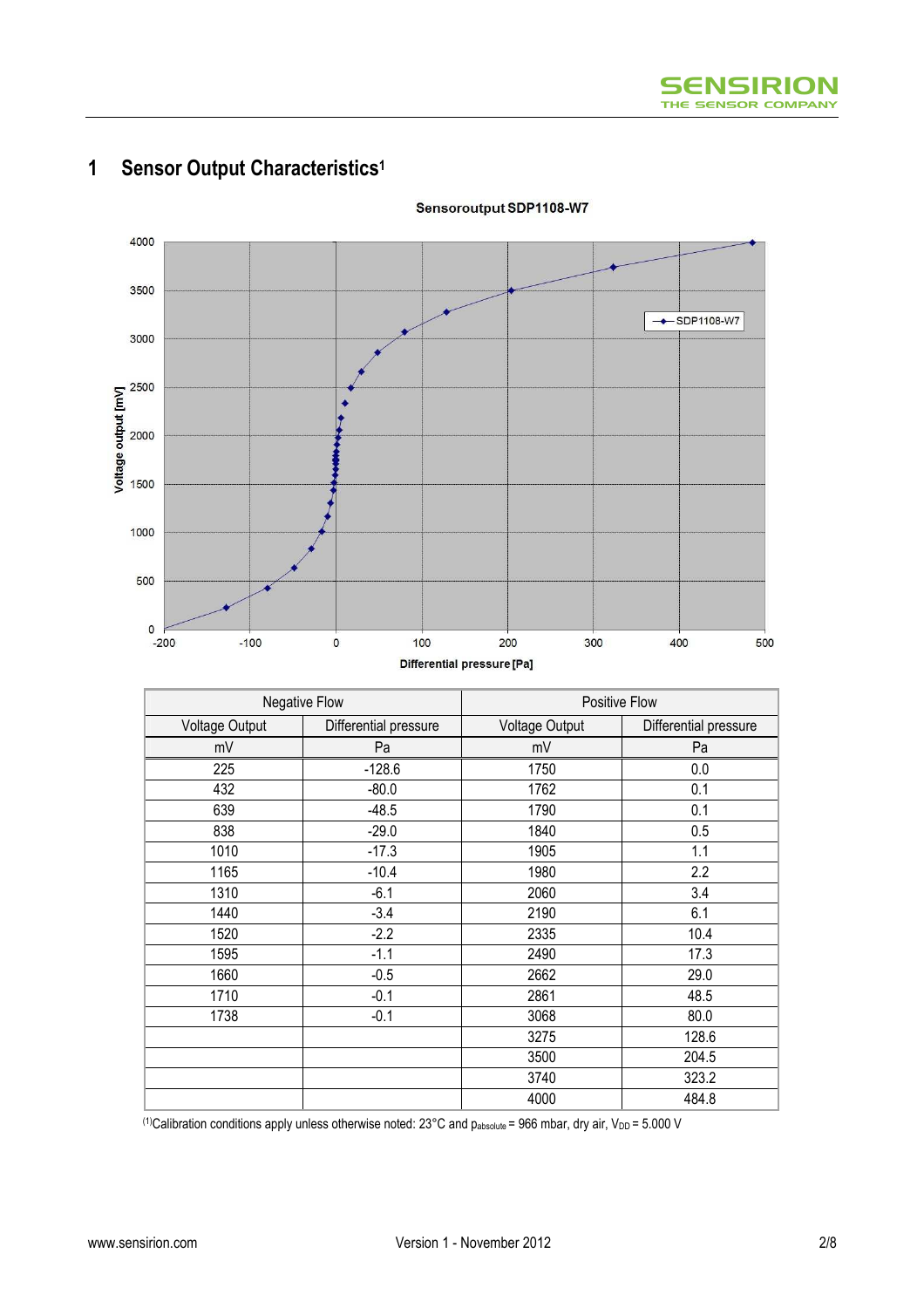## **2 Specifications**

Table 1: SDP1108-W7 Sensor specifications<sup>(1)</sup>

| <b>Parameter</b>                                                    |                   | SDP1108-W7 |                          | <b>Unit</b> |                                 |
|---------------------------------------------------------------------|-------------------|------------|--------------------------|-------------|---------------------------------|
|                                                                     |                   | <b>Min</b> | <b>Typ</b>               | <b>Max</b>  |                                 |
|                                                                     |                   | 0.225      | $\blacksquare$           | 4           | Volts                           |
|                                                                     | Measurement range |            | $\overline{\phantom{a}}$ | 484.8       | Pa                              |
| Null offset variance <sup>(2)</sup>                                 |                   | $-0.020$   | 1.75                     | $+0.020$    | Volts                           |
|                                                                     |                   | $-0.1$     |                          | 0.1         | Pa                              |
|                                                                     | 100 to 500 Pa     |            | 2.0                      | 3.5         | % Measured Value <sup>(4)</sup> |
| Accuracy <sup>(3)</sup>                                             | 0 to 100 Pa       |            | 0.5                      | 1.0         | % Full Span(5)                  |
|                                                                     | 100 to 500 Pa     | Ξ.         | 0.3                      | 1.0         | % Measured Value                |
| Repeatability                                                       | -100 to 100 Pa    |            | 0.05                     | 0.2         | % Full Span(5)                  |
| -100 to -500 Pa                                                     |                   |            | 0.3                      | 1.0         | % Measured Value                |
| Null drift per year(7)                                              |                   |            | 0                        | 0.1         | Pa / year                       |
| Null shift due to temperature variation(8)                          |                   | $-0.040$   |                          | $+0.040$    | Volts                           |
| [5 to $50^{\circ}$ C]                                               |                   | $-0.1$     |                          | $+0.1$      | Pa                              |
| Span shift due to temperature variation(8)<br>[5 to $50^{\circ}$ C] |                   |            | 1.0                      | 2.5         | % Measured Value                |
|                                                                     | 350 to 500 Pa     | 0.08       | 0.1                      | 0.2         | Pa                              |
| Resolution                                                          | 150 to 350 Pa     | 0.2        | 0.5                      | 1.5         | Pa                              |
| 0 to 150 Pa                                                         |                   | 1.5        | 2.2                      | 3           | Pa                              |
| Response time(9)                                                    |                   | 6.6        | 8.0                      | 10.1        | ms                              |
| Cut off frequency of internal filter                                |                   | 17         | 20                       | 24          | Hz                              |

(1) Calibration conditions apply unless otherwise noted:  $23^{\circ}$ C and  $p_{absolute}$  = 966 mbar, dry air,  $V_{DD}$  = 5.000 V

(2) Variance between the offsets of different sensors measured under the same conditions (e.g. same supply voltage, temperature, ...)

(3) Include deviations due to linearity, hysteresis, and repeatability. For accuracy in the negative range, contact Sensirion

(4) % measured value = (SDP1108 output [Pa] - output of reference instrument [Pa]) / output of reference instrument [Pa].

(5) Full span = 3775mV or 615 Pa

(7) Drift over time due to aging, pressure cycles… Test results can be provided.

(8) The offset shift and the span shift due to temperature variation are temporary. Once the sensor is back to the calibration temperature, the shift disappears (no hysteresis).

 $^{(9)}$  Tau= 0 to 63%, filter response time = 8ms. For faster response time, contact info@sensirion.com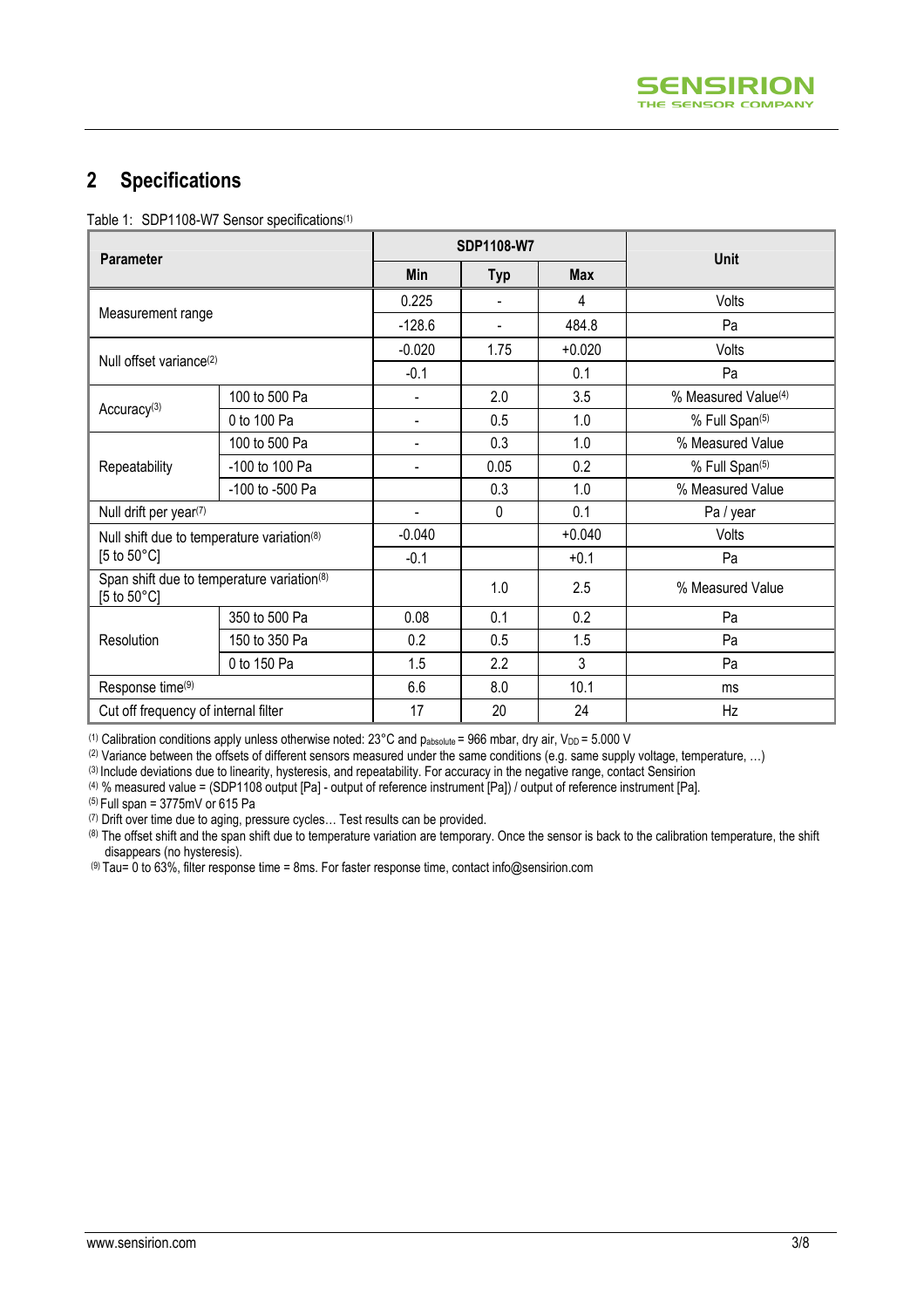| Parameter                                                          |                                                                                                                                                      |
|--------------------------------------------------------------------|------------------------------------------------------------------------------------------------------------------------------------------------------|
| Media Calibration <sup>1</sup>                                     | Air - for other gases contact Sensirion AG.                                                                                                          |
| Media Compatibility                                                | Air, $N_2$ , $O_2$ – for other gases contact Sensirion AG.                                                                                           |
| Operating Conditions <sup>2</sup> :<br>- Temperature<br>- Humidity | $-10$ °C $\ldots$ +60 °C / 14°F $\ldots$ 140 °F<br>non-condensing                                                                                    |
| Ambient storage conditions <sup>3</sup>                            | $-40$ °C $$ +80 °C / -40°F $$ 176 °F                                                                                                                 |
| Position sensitivity                                               | below resolution                                                                                                                                     |
| Admissible overpressure (short term)                               | 1 bar (14.5 PSI)                                                                                                                                     |
| <b>Burst Pressure Capability</b>                                   | 2 bar (29 PSI)                                                                                                                                       |
| Weight                                                             | 14 g                                                                                                                                                 |
| <b>Protection Class</b>                                            | IP 00                                                                                                                                                |
| Wetted materials                                                   | Glass (silicon nitride, silicon oxide), Silicon, PPS (Polyphenylene Sulfide),<br>PEEK (Polyetheretherketone), FR4, Silicone as static sealing, Epoxy |
| Lead free                                                          | ROHS compliant.                                                                                                                                      |

#### Table 2: Additional sensor specifications.

1 Sensors are calibrated for a specific gas, please contact Sensirion when you employ different gases than the specified.

<sup>2</sup> Condensation of liquids or dust on the sensor membrane might lead to offset. Please consult our application notes on <u>www.sensirion.com</u> 3 For maximum 2 weeks

#### **2.1 Temperature Compensation**

The SDP1108-W7 differential pressure sensor features a sophisticated built-in temperature compensation circuit. No external temperature compensation is therefore required.

#### **2.2 Altitude Correction**

The SDP1108-W7 differential pressure transducer achieves its unsurpassed performance by using a dynamic measurement principle: An applied differential pressure forces a small air flow through the SDP1108-W7, which measures this air flow.

The sensor signal is dependant on the ambient air density. The temperature effect on density is compensated by internal intelligence. Effects on density due to a change of ambient pressure, typically a change of altitude above sea level, can be compensated using a correction factor according to the following equation:

#### $Dp_{\text{eff}} = Dp_{\text{sensor}} \cdot P_{\text{cal}} / P_{\text{amb}}$

where  $Dp_{\text{eff}}$  is the effective differential pressure, Dp<sub>sensor</sub> the differential pressure indicated by the SDP1108-W7, P<sub>cal</sub> the absolute pressure during calibration (966 mbar) and  $P_{amb}$  the actual ambient absolute pressure.

This leads to the following correction factors:

Table 3: Altitude correction factors.

| <b>Altitude</b><br>[meter] | <b>Ambient</b><br><b>Pressure</b><br>$(P_{amb})$ [mbar] | <b>Correction Factor</b><br>$P_{cal}$ / $P_{amb}$ |
|----------------------------|---------------------------------------------------------|---------------------------------------------------|
|                            | 1013                                                    | 0.95                                              |
| 250                        | 984                                                     | 0.98                                              |
| 425                        | 966                                                     | 1.00                                              |
| 500                        | 958                                                     | 1.01                                              |
| 750                        | 925                                                     | 1.04                                              |
| 1500                       | 842                                                     | 1.15                                              |
| 2250                       | 766                                                     | 1.26                                              |
| 3000                       | 697                                                     | 1.38                                              |

Example:

The SDP1108-W7 is used at 750 m above sea level. The output of the SDP1108-W7 shows 0.5 V, which corresponds to  $D_{Sensor}$  = 33.3 Pa. Taking into account the correction factor  $P_{cal}$  /  $P_{amb}$  = 1.04 the effective differential pressure  $D_{\text{Per}}$  is 33.3 Pa  $*$  1.04 = 34.6 Pa.

Note:

In many medical and HVAC applications such as filter monitoring, fan/ventilator control or air flow measurement the described effect is actually welcome since at the end the mass flow and not volume flow is the effective value to control.

## **3 Physical Dimensions and Mounting Information**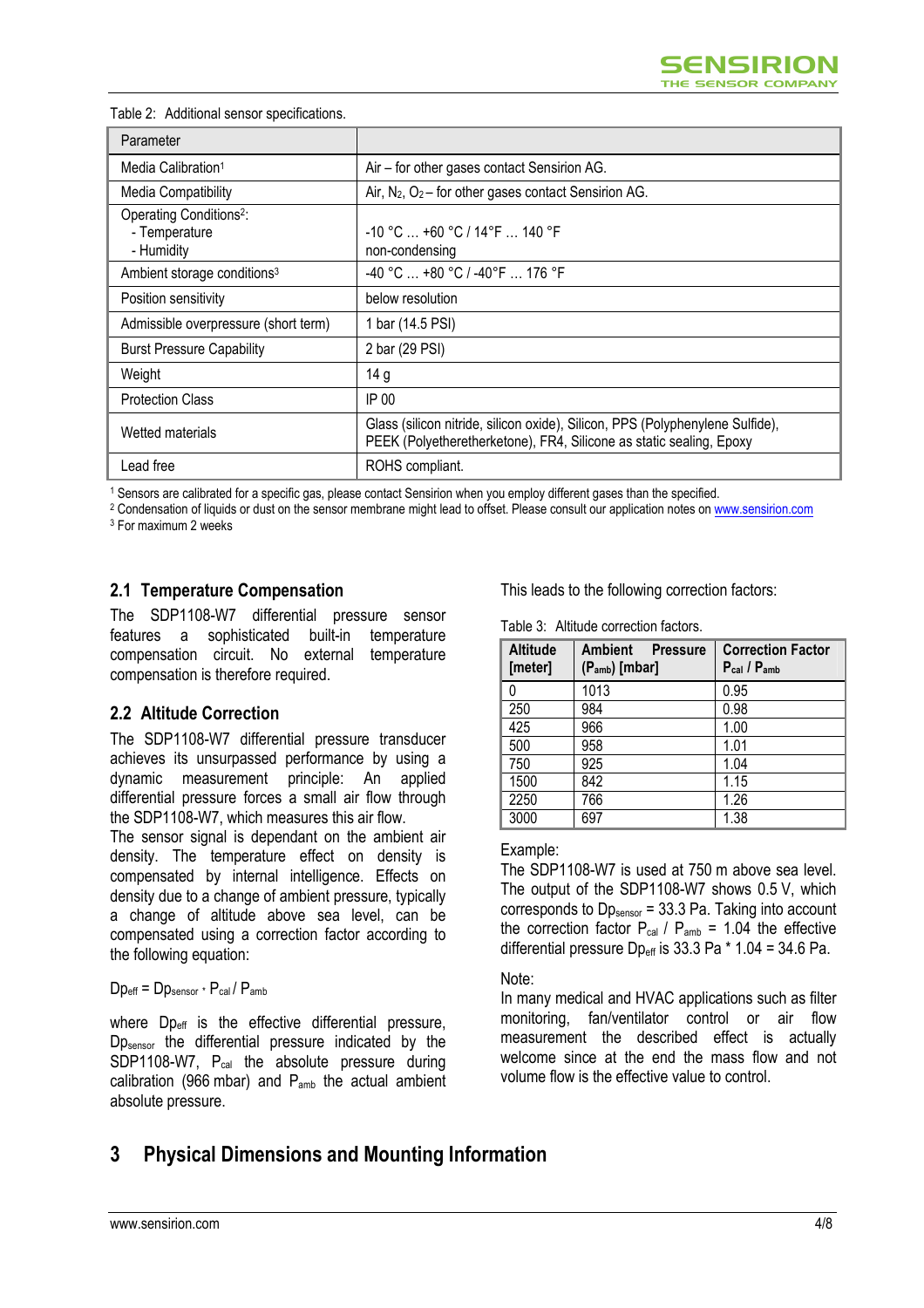### **3.1 Housing**

The SDP1108-W7 differential pressure transducer is mounted in chemically inert PPS housing. The rugged package has been designed to withstand continuous overpressures of at least 1 bar (14.5 PSI). Burst pressure is > 2 bar (29 PSI)



| Pin# | <b>Function</b> |
|------|-----------------|
|      | VDD (5 Vdc)     |
|      | Ground          |
|      | OUT (0.254 Vdc) |

Figure 1: Pin out and physical dimensions in mm (inch). The drawing is not to scale.

### **3.2 Soldering Instructions**

The SDP1108-W7 differential pressure sensor can be wave soldered. Direct reflow soldering is not recommended since it may affect the accuracy.

The physical dimensions and mounting information is given in Figure 1 and 2.



| Dim. | [inch]<br>[mm] |       | [min] |
|------|----------------|-------|-------|
| A    | 0.118<br>3.00  |       | 118   |
| B    | 3.30           | 0.130 | 130   |
| С    | 1.20           | 0.047 | 47    |
| D    | 10.20          | 0.402 | 402   |
| F    | 28.20          | 1.110 | 1110  |
| F    | 2.54           | 0.100 | 100   |
| G    | 0.60           | 0.024 | 24    |
| Н    | 0.50           | 0.020 | 20    |
|      | 22.70          | 0.894 | 894   |

Figure 2: SDP1108-W7 PCB footprint. The drawing is not to scale.

If reflow soldering is required Sensirion recommends using an SMD connector (e.g. type Samtec SSM-103-L-SV) and to mount the SDP1108-W7 after soldering.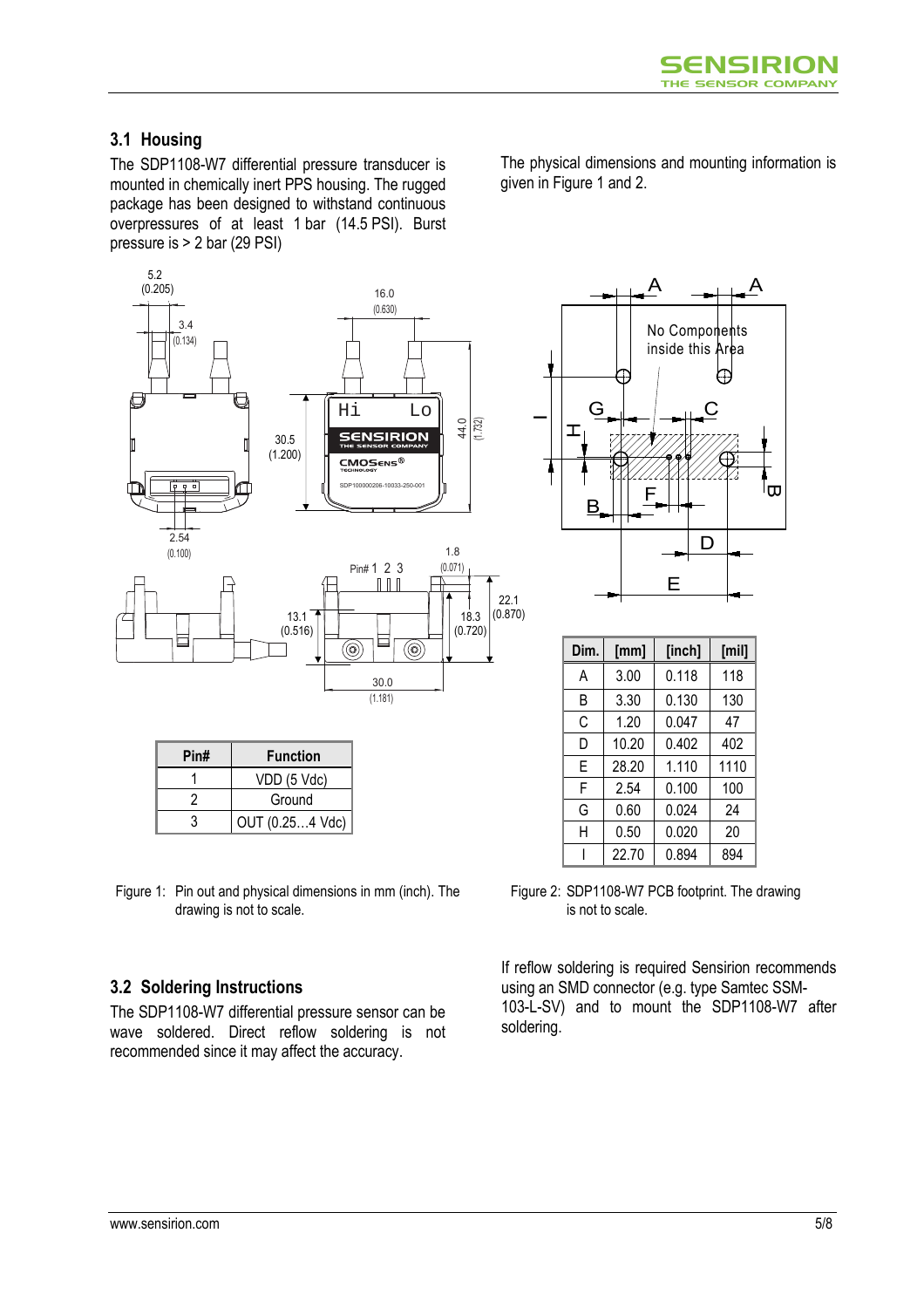### **3.3 Connecting Hose**

Sensirion recommends a hose with an inner diameter of 1/8 to 3/20 inch (3.18 to 3.8mm). Due to the dynamic measurement principle, a small air flow is



Figure 3: Typical air flow through the SDP1108. Please note: 1 scc/min = 1 cm3/min at 0°C and 1013 mbar pressure (1 sccm = 0.001 norm liter).

required (Figure 3) which leads to a dependence on the length of the hose (Figure 7). Tubes up to 1 m show less than 1 % error of the measured value (Table 4).

| Length of the<br>connecting hose | Deviation of<br><b>Measured Value</b> |  |
|----------------------------------|---------------------------------------|--|
| $0.5$ m (20 inch)                | $-0.4%$                               |  |
| 1.0 m (40 inch)                  | $-0.8%$                               |  |
| 2.0 m (80 inch)                  | $-1.6%$                               |  |
| 4.0 m (160 inch)                 | $-3.2%$                               |  |

Table 4: Influence of the length of the connecting hose on the accuracy (using 3/16 inch inner diameter). Example: a 50 Pa difference pressure is shown as 49.8 Pa when using 0.5 m tube with 3/16 inch diameter.

## **4 Electrical Specifications**

### **4.1 Power Supply**

The SDP1108-W7 differential pressure sensors require a stable voltage supply of 5.0 V.

### **4.2 Voltage Output**

The SDP1108-W7 features a voltage output from 0.25 V to 4.0 V). The resistive load at the output pin

Table 5:SDP1108-W7 electrical characteristics.

should be larger than 20 kOhm. The capacitive load at the output pin must not be larger than 200 pF. If the design shows a larger capacity at the output pin an additional resistor is required in series at the output (e.g. 620 Ohm).

| <b>Parameter</b>                         | <b>Conditions</b> | Min. | Typ. | Max.     | <b>Units</b> |
|------------------------------------------|-------------------|------|------|----------|--------------|
| Power Supply Voltage V <sub>DD</sub>     |                   | 4.75 | 5.0  | 5.25     | VDC          |
| <b>Operating Current</b>                 | 5 V, no load      |      |      |          | mA           |
| Output capacitive load C <sub>load</sub> |                   |      | 20   | 200      | рF           |
| Recommended load Rload                   |                   | 20   | 100  | $\infty$ | kΩ           |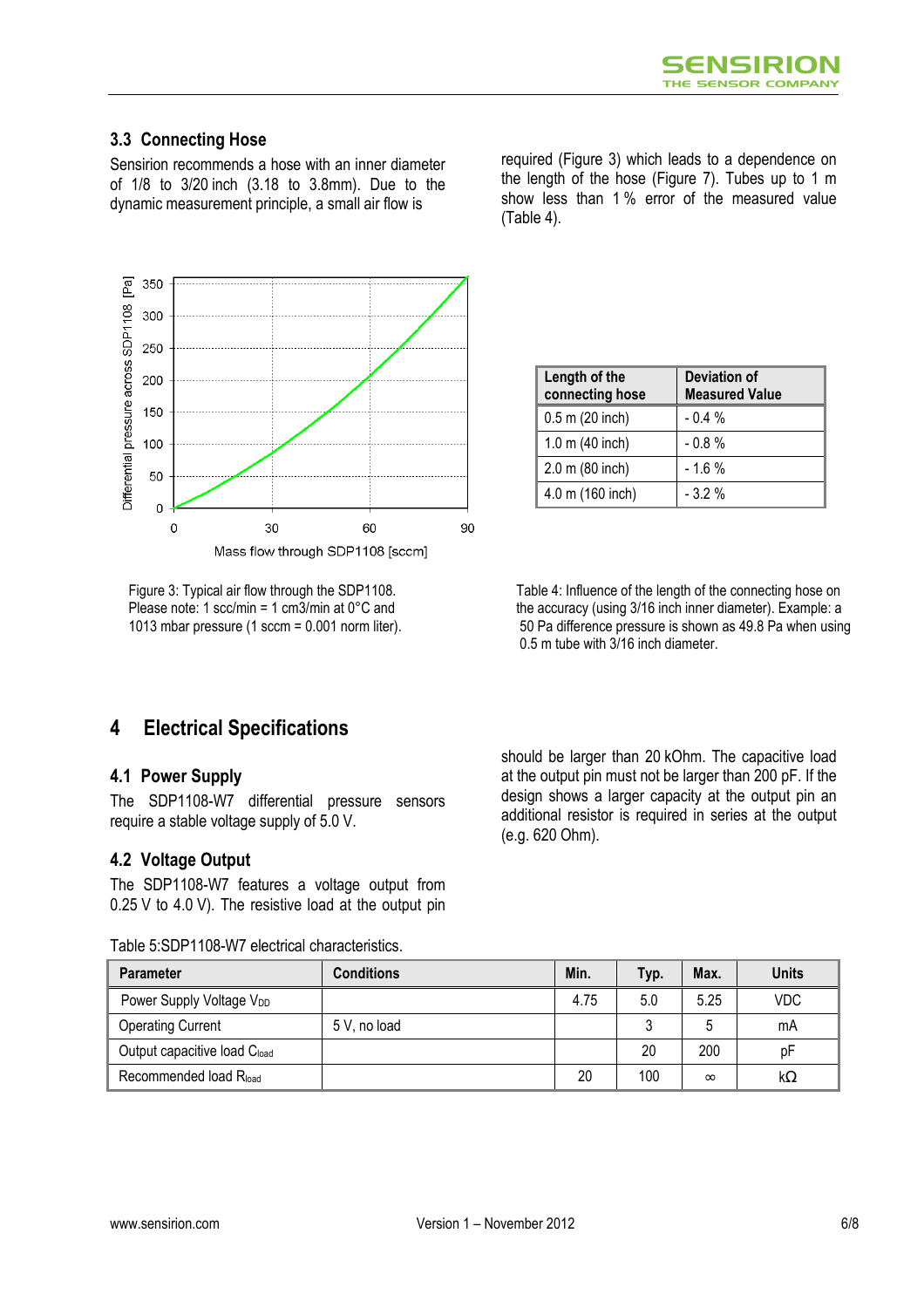## **5 Ordering Information**

When ordering please refer to the following part names and article numbers. For the latest product information and local distributor check out Sensirion's website on <u>http://www.sensirion.com</u>

| <b>Part Name</b> | <b>Article Number</b>              |  |
|------------------|------------------------------------|--|
| SDP1108-W7       | contact Sensirion for availability |  |
|                  |                                    |  |

# **Revision History**

| <b>Date</b>   | <b>Revision</b>  | <b>Changes</b> |
|---------------|------------------|----------------|
| January, 2008 | V <sub>0.1</sub> | First draft.   |
| December 2012 | V <sub>1</sub>   | Version 1      |